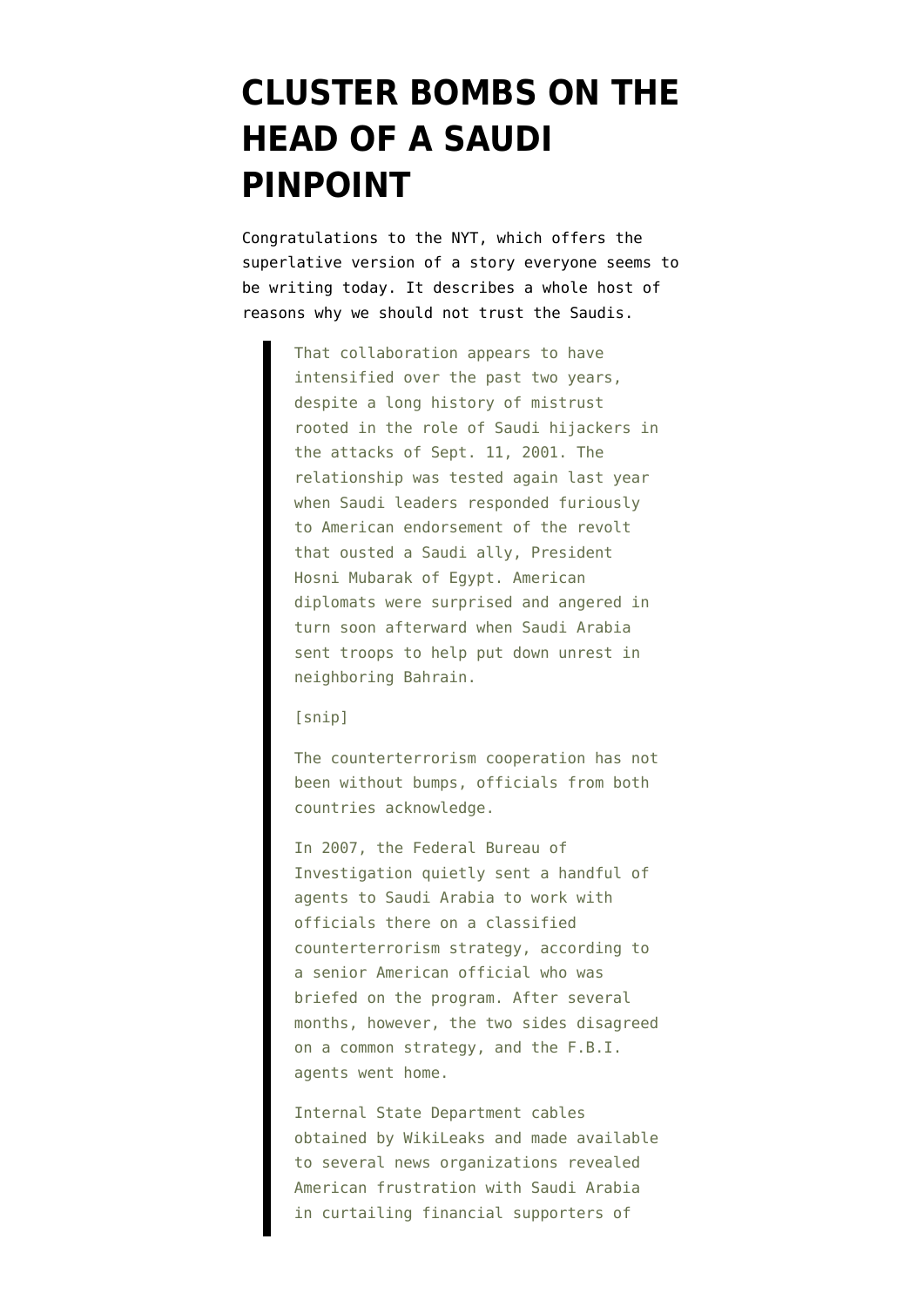many extremist activities.

"It has been an ongoing challenge to persuade Saudi officials to treat terrorist financing emanating from Saudi Arabia as a strategic priority," said a classified cable sent by Secretary of State Hillary Rodham Clinton in December 2009, concluding that "donors in Saudi Arabia constitute the most significant source of funding to Sunni terrorist groups worldwide."

But ultimately concludes that in spite of all this evidence, our partnership with the Saudis is working just great.

> But when it comes to counterterrorism, the Saudis have been crucial partners, not only for the United States but also for an array of other Western powers.

## [snip]

Under pressure from the United States, American officials now say, Saudi Arabia is taking the threat more seriously, holding financiers accountable through prosecutions and making terrorist financing a higher priority.

Like many of these stories, the NYT quotes Mustafa Alani, a [counterterrorism analyst at the](http://www.grc.ae/index.php?frm_system_action=&PK_ID=5334&frm_action=view_people&frm_module=usermanagement&sec=people&sec_type=d&frm_pageno=&Wordsearch=&op_lang=&search_what=&frm_SearchModuleName=&override=Mustafa++Alani) [Gulf Research Center](http://www.grc.ae/index.php?frm_system_action=&PK_ID=5334&frm_action=view_people&frm_module=usermanagement&sec=people&sec_type=d&frm_pageno=&Wordsearch=&op_lang=&search_what=&frm_SearchModuleName=&override=Mustafa++Alani) with close ties to the Saudi intelligence establishment, describing the division of labor on counterterrorism: the US conducts electronic surveillance, the Saudis provide HUMINT. And while the NYT gets the prize for the most self-contradictory celebration of US-Saudi counterrorism "cooperation," my favorite quote from Alani is this one, in the [WaPo's version of the story](http://www.washingtonpost.com/world/in-foiled-bomb-plot-aqap-took-bait-dangled-by-saudi-informant/2012/05/09/gIQA9oXIEU_story.html).

> "Even with the drone strikes, the air raids, the Americans need someone on the ground," Alani said. "The Saudis are the ones who can pinpoint targets for the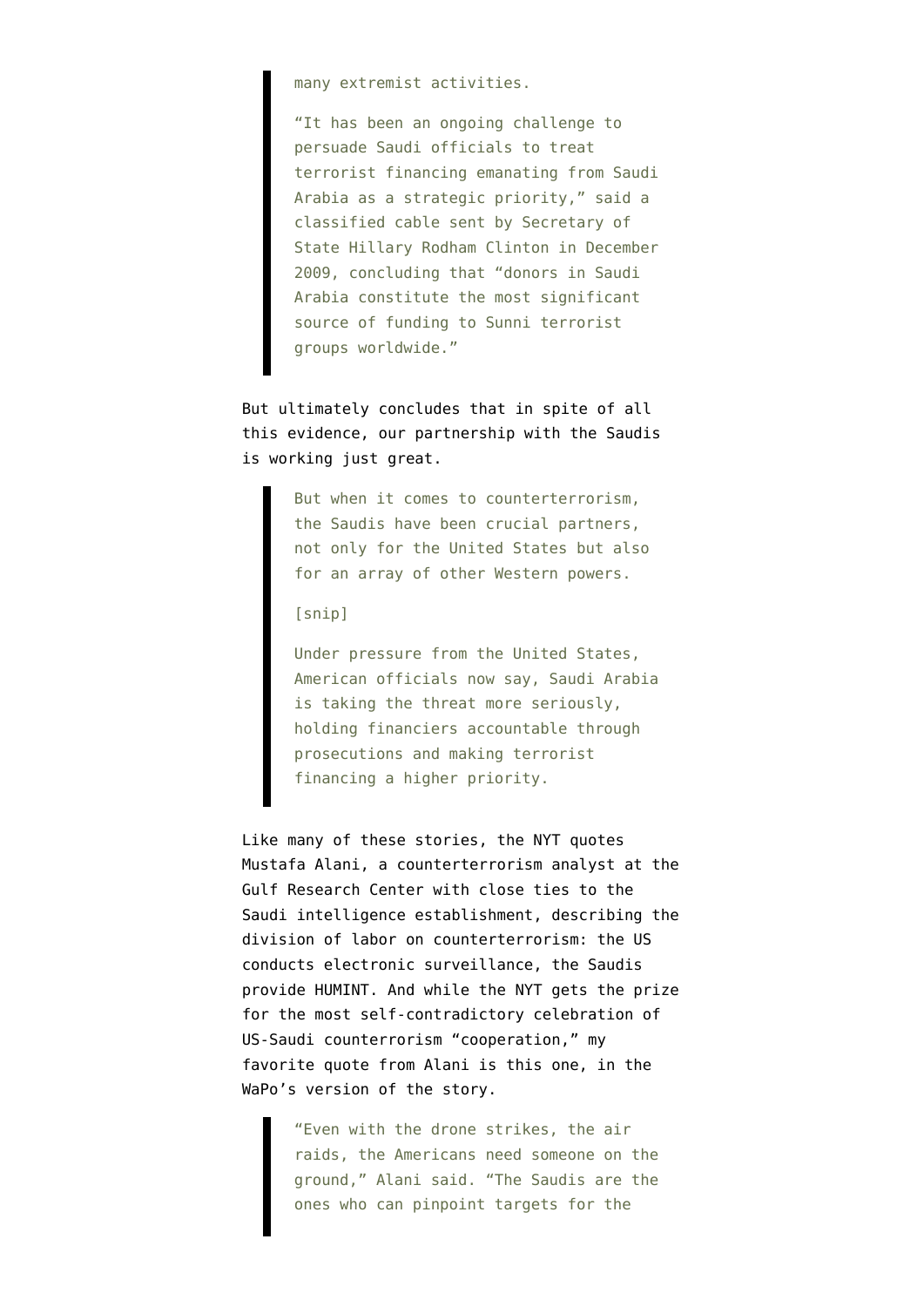# Americans."

The Saudis, Alani brags, are responsible for our pinpointed targeting in Yemen. You know? The kind that [manages to kill an American teenager](http://www.emptywheel.net/2012/04/13/the-damage-abdulrahman-al-awlaki-was-collateral-to-not-dead/) but fails to hit its intended target. Or the kind that will [become even less pinpointed](http://www.emptywheel.net/2012/05/09/the-undiebombers-signature-timing/) now that the Saudis have delivered up a bomb plot to convince the President that AQAP is still targeting the US (this [CNN story confirms](http://edition.cnn.com/2012/05/09/world/meast/al-qaeda-plot/?hpt=hp_t1) that the bomb plot was delivered up before Obama's signature strike okay was reported) and therefore needs to be targeted with signature strikes.

But since we're discussing Saudi pinpointed targeting, let's look more closely at two other Saudi pinpoints. First, there's the [Saudi strike](http://wikileaks.org/cable/2010/02/10RIYADH159.html#) [on a Houthi medical clinic in 2009-2010,](http://wikileaks.org/cable/2010/02/10RIYADH159.html#) which they used to ask for Predator drones. Almost the whole cable is worth reading to see the multiple ways in which Saudi Prince Khaled bin Sultan manipulated us.

> USG CONCERNS ABOUT POSSIBLE STRIKES ON CIVILIAN TARGETS

——————————————————-

¶2. (S/NF) Ambassador Smith delivered points in reftel to Prince Khaled on February 6, 2010. The Ambassador highlighted USG concerns about providing Saudi Arabia with satellite imagery of the Yemen border area absent greater certainty that Saudi Arabia was and would remain fully in compliance with the laws of armed conflict during the conduct of military operations, particularly regarding attacks on civilian targets. The Ambassador noted the USG's specific concern about an apparent Saudi air strike on a building that the U.S. believed to be a Yemeni medical clinic. The Ambassador showed Prince Khaled a satellite image of the bomb-damaged building in question.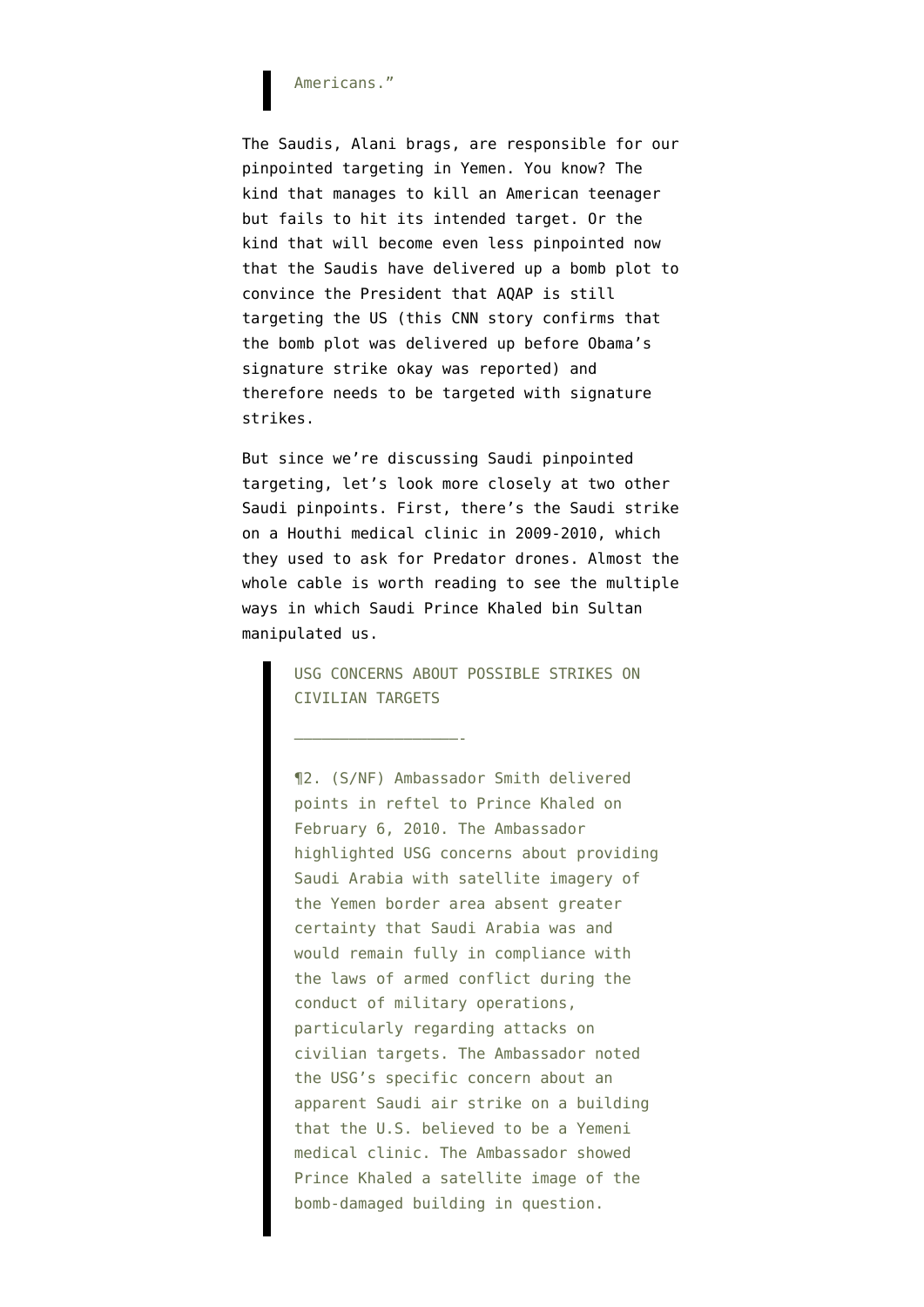IF WE HAD THE PREDATOR, THIS MIGHT NOT HAVE HAPPENED

—————————————————-

¶3. (S/NF) Upon seeing the photograph, Prince Khalid remarked, "This looks familiar," and added, "if we had the Predator, maybe we would not have this problem." He noted that Saudi Air Force operations were necessarily being conducted without the desired degree of precision, and recalled that a clinic had been struck, based on information received from Yemen that it was being used as an operational base by the Houthis. Prince Khalid explained the Saudi approach to its fight with the Houthis, emphasizing that the Saudis had to hit the Houthis very hard in order to "bring them to their knees" and compel them to come to terms with the Yemeni government. "However," he said, "we tried very hard not to hit civilian targets." The Saudis had 130 deaths and the Yemenis lost as many as one thousand. "Obviously," Prince Khaled observed, "some civilians died, though we wish that this did not happen."

HOW THE TARGETS WERE SELECTED

—————————–

¶4. (S/NF) Prince Khaled gave the Ambassador further background, explaining that the targets given to the Saudi Air Force were studied and recommended by a Saudi-Yemeni joint committee headed by Saudi and Yemeni general officers. That joint committee reported to him, and no targets were struck unless they had clearance from this joint committee. "Did they make mistakes? Possibly." Prince Khaled also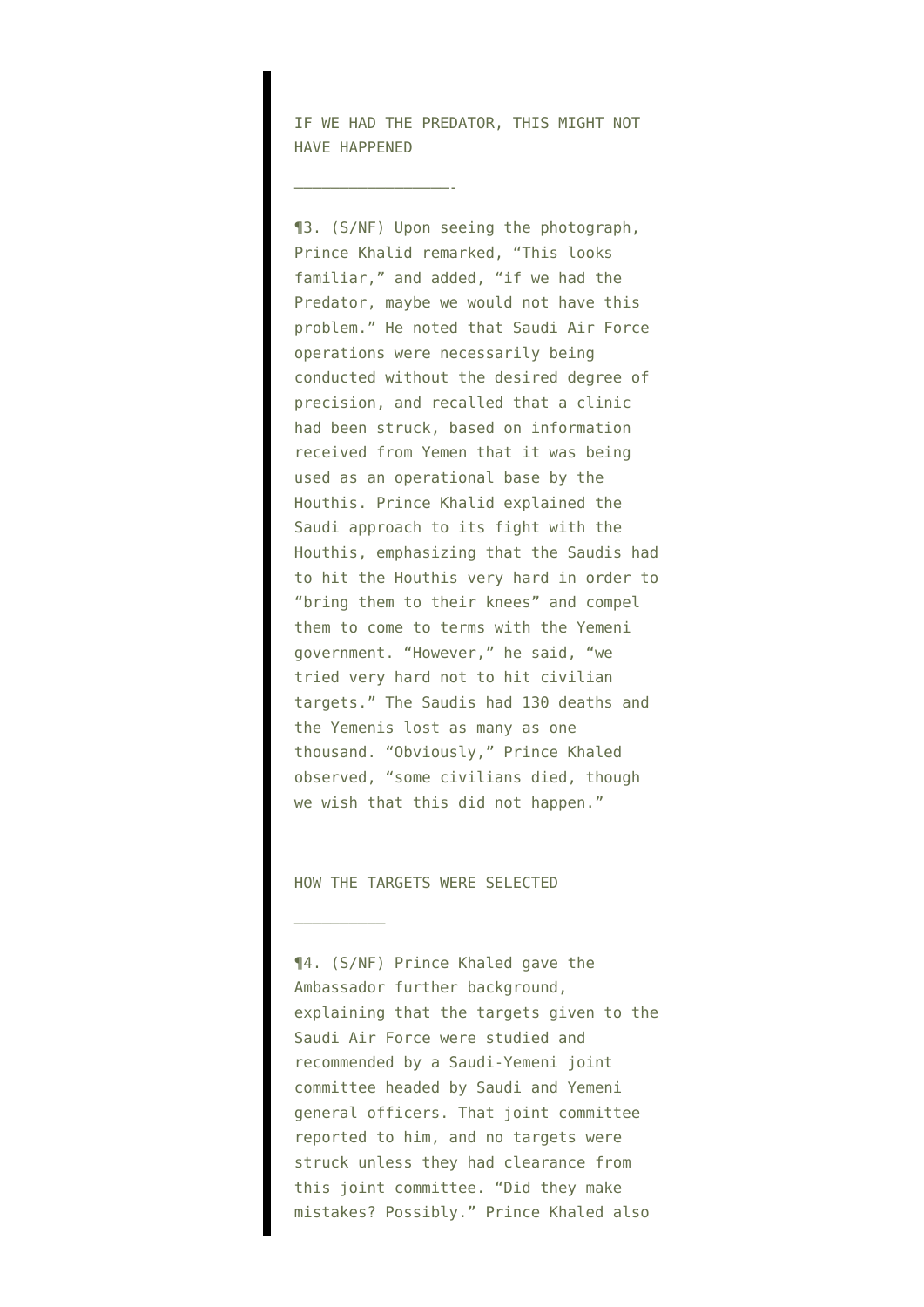reported that the Saudis had problems with some of the targeting recommendations received from the Yemeni side. For instance, there was one occasion when Saudi pilots aborted a strike, when they sensed something was wrong about the information they received from the Yemenis. It turned out that the site recommended to be hit was the headquarters of General Ali Mohsen Al-Ahmar, the Yemeni northern area military commander, who is regarded as a political opponent to President Saleh. This incident prompted the Saudis to be more cautious about targeting recommendations from the Yemeni government.

# CEASEFIRE COMING SOON

———————

¶5. (S/NF) The Ambassador told Prince Khaled that the USG is looking to Saudi Arabia to help bring an end to the Houthi fighting soon. Prince Khaled responded that Saudi Arabia is "looking for ways to end this conflict in a way that fosters good relations." He said that he met with President Saleh last Wednesday to discuss Houthi ceasefire terms, and they agreed that, so long as the Houthis deliver on the terms they offered, there should be news about a ceasefire "within a week." As part of the ceasefire arrangements the Yemeni military will be deployed on the Yemeni side of the border to prevent future Houthi incursions into Saudi Arabia. "Then," Prince Khaled noted, "we can concentrate on Al-Qaida."

## COMMENT

——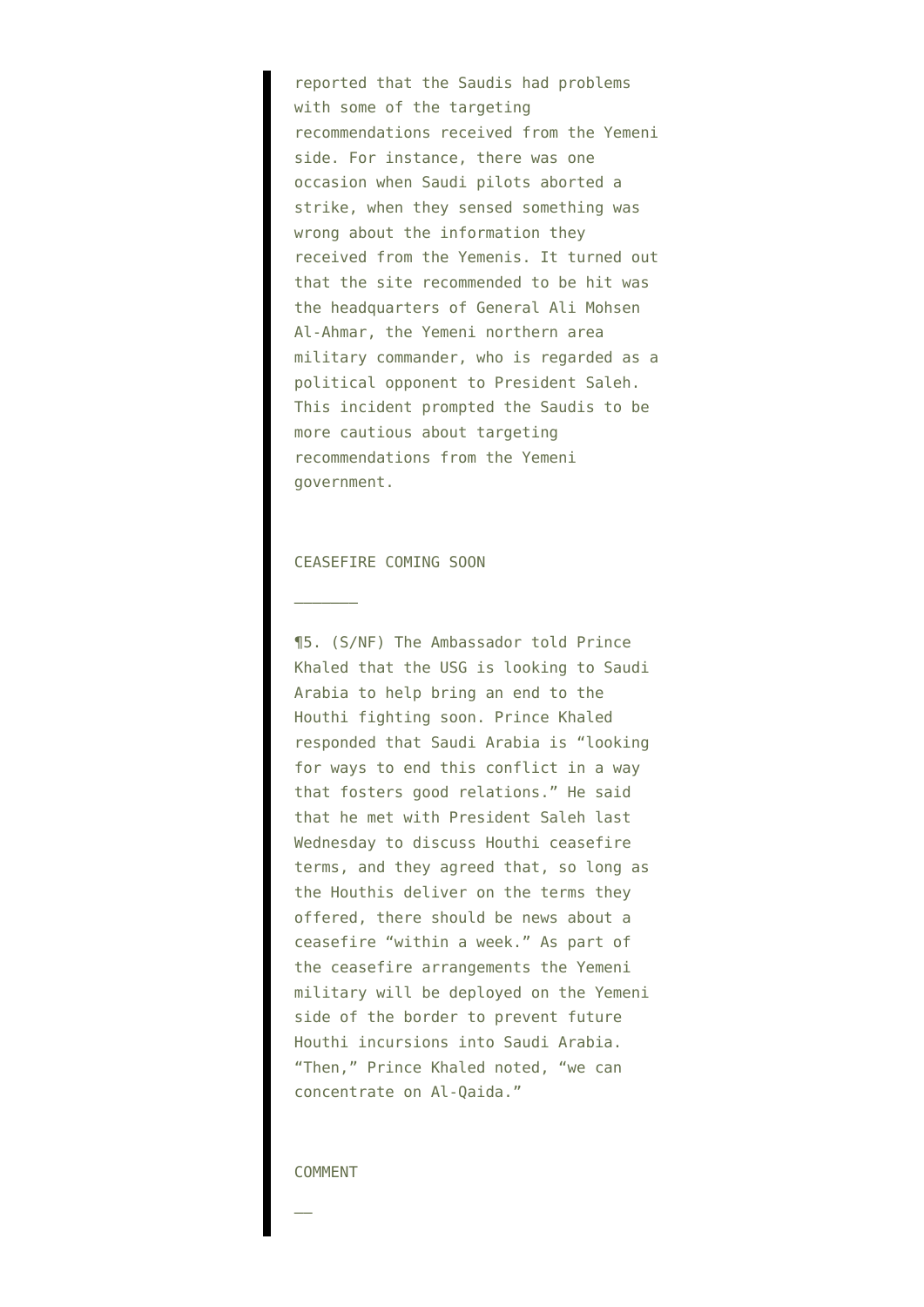¶6. (S/NF) Prince Khaled, in addressing the Ambassador's concerns about possible targeting of civilian sites appeared neither defensive nor evasive. He was unequivocal in his assurance that Saudi military operations had been and would continue to be conducted with priority to avoiding civilian casualties. The Ambassador found this assurance credible, all the more so in light of Prince Khaled's acknowledgment that mistakes likely happened during the strikes against Houthi targets, of the inability of the Saudi Air Force to operate with adequate precision, and the unreliability of Yemeni targeting recommendations. Based on these assurances, the Ambassador has approved, as authorized in reftel, the provision of USG imagery of the Yemeni border area to the Saudi Government. While the fighting with the Houthis appears to be drawing to a close, the imagery will be of continuing value to the Saudi military to monitor and prevent Houthi incursions across the border as well as enhancing Saudi capabilities against Al-Qaeda activities in this area.

This discussion starts with the US raising concerns about a Saudi request to get satellite images it can use to wage war against Yemen's Shia insurgents (with the jets we've sold it). The problem with giving the Saudis our data is they've done things like bomb medical clinics. Khaled effectively says, "well, if you give us Predator drones maybe we won't kill so many civilians. We wish killing civilians didn't happen, but the Saudis have to hit the Houthis very hard to bring them to their knees." That, plus an anecdote about how one time the Saudis avoided bombing a rival to Ali Abdullah Saleh, is all the reassurance US Ambassador James Smith needs before he approves sharing the satellite imagery (even though Khaled has said the fight against the Houthis will be over within a week).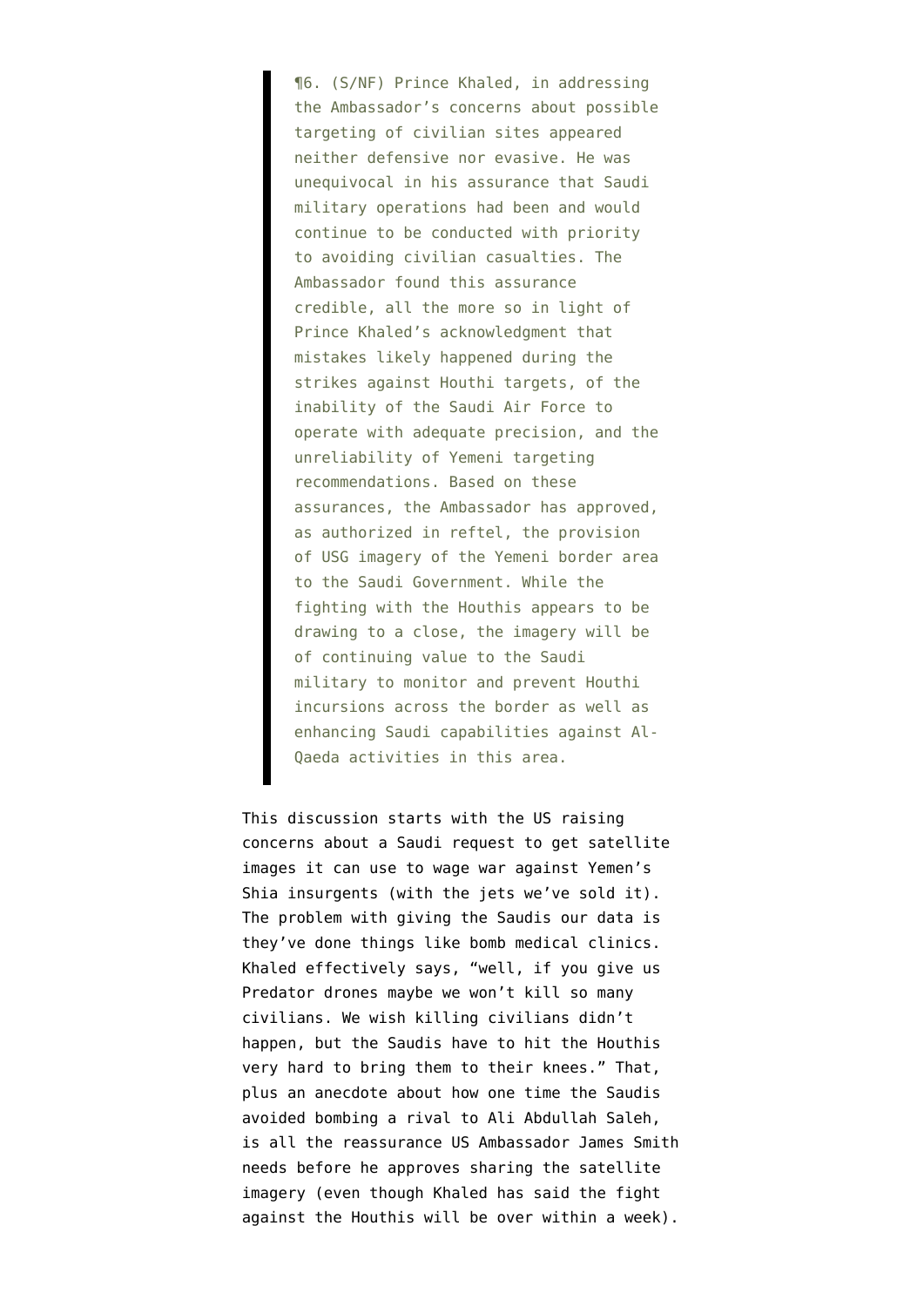And along the way, Khaled basically admits that al Qaeda has not been the Saudi priority, the Shia insurgency has. Just as cutting the flow of Saudi funds to terrorists has not been a priority.

And about pinpoint strikes in Yemen. Remember the [al-Majala strike](http://www.emptywheel.net/2012/04/17/saleh-i-have-given-you-an-open-door-on-terrorism-so-i-am-not-responsible/) in December 2009–the one that took place just weeks before the meeting between Prince Khaled and Ambassador Smith (actually, the strike against the Houthi clinic may have taken place within days of the al-Majala strike)? The one where we hit a Bedouin tribe with cluster bombs? The one that remains one of the reasons Yemenis hate Americans?

The Saudis were involved in [that pinpoint,](http://www.cablegatesearch.net/cable.php?id=09SANAA2274) too.

[Yemeni Deputy Prime Minister for Defense Rashad al-]Alimi said that the strikes were carried out "using intelligence aid from Saudi Arabia and the United States of America in our fight against terrorism."

Now, I'm interested in more than why we ended up targeting a camp full of Bedouins and [continued](http://www.cablegatesearch.net/cable.php?id=10SANAA4) [to insist](http://www.cablegatesearch.net/cable.php?id=10SANAA4) we had killed only AQAP family members weeks after the attack. I'm also interested in what we claimed to be targeting (in addition to AQAP leader Nassr al-Wahishi). Immediately after the strike (but before Umar Farouk Abdulmutallab set off the last UndieBomb over Detroit) reports [claimed](http://abcnews.go.com/Blotter/cruise-missiles-strike-yemen/story?id=9375236&page=2#.T6v74L8te62) the strike in al-Majala was an attempt to stop an imminent attack against a US target.

> On orders from President Barack Obama, the U.S. military launched cruise missiles early Thursday against two suspected al-Qaeda sites in Yemen, administration officials told ABC News in a report broadcast on ABC World News with Charles Gibson.

One of the targeted sites was a suspected al Qaeda training camp north of the capitol, Sanaa, and the second target was a location where officials